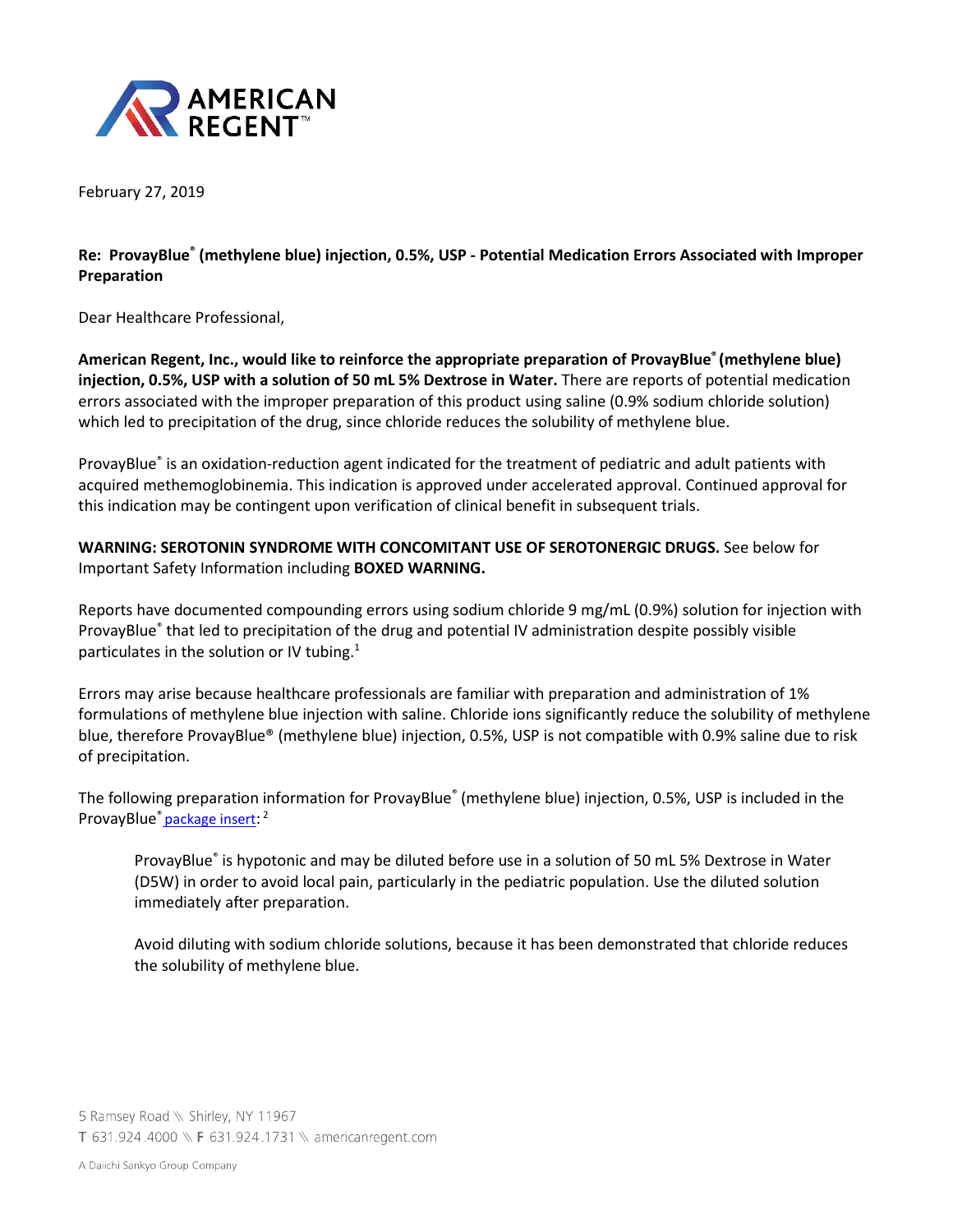

The following are additional key points relating to preparation and dosing from the package insert to help reduce and prevent medication errors:

- ProvayBlue® may be diluted before use in a solution of 50 mL 5% D5W
- Use the diluted solution immediately after preparation
- Ensure patent venous access prior to administration of ProvayBlue<sup>®</sup>
- Do not administer ProvayBlue® subcutaneously
- Parenteral drug products should be inspected visually for particulate matter and discoloration prior to administration, whenever solution and container permit

Please refer to ProvayBlue® [Full Prescribing Information](https://www.americanregent.com/media/1802/provayblue-prescribing-information.pdf) for a complete discussion of the preparation and storage and dosage and administration of ProvayBlue®.

See below for Important Safety Information including **BOXED WARNING**.

You are encouraged to report Adverse Drug Events (ADEs) to American Regent: Email: [pv@americanregent.com;](mailto:pv@luitpold.com) Fax: 1-610-650-0170; Phone: 1-800-734-9236

## **ADEs may also be reported to the FDA** at

1-800-FDA-1088 or to [www.fda.gov/Medwatch](http://www.fda.gov/Medwatch)

Drug Information: 1-888-354-4855

(9:00 am - 5:00 pm Eastern Time, Monday - Friday) Email[: inquiry@americanregent.com](mailto:inquiry@americanregent.com)

Urgent drug information outside of normal business hours is available at 1-877-845-6371

Medication Errors may be reported to the Institute for Safe Medication Practices National Medication Errors Reporting Form (ISMP MERP), available through the link below:

<https://www.ismp.org/searchresults.asp?q=report%20error>

Please contact American Regent, Inc. at 1-888-354-4855 if you have any questions about ProvayBlue® (methylene blue) injection, 0.5%, USP or the information above.

Sincerely,

Medical Affairs American Regent, Inc.

See following pages for Important Safety Information including BOXED WARNING.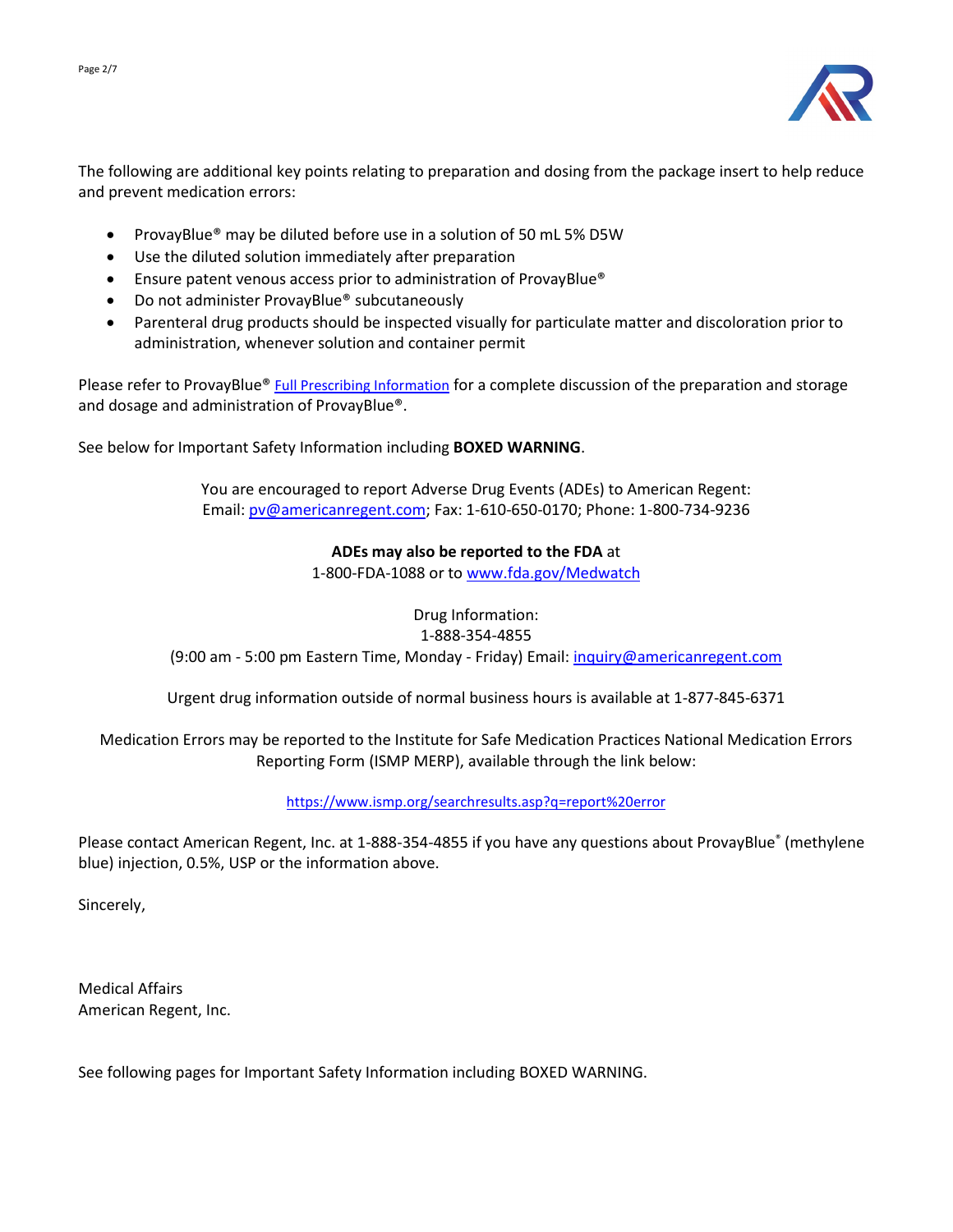

### **For Intravenous Use. Ensure patent venous access prior to administration of ProvayBlue®.**

#### **INDICATIONS AND USAGE**

ProvayBlue® (methylene blue) injection USP, 0.5%isindicated forthetreatment of pediatricandadult patientswithacquiredmethemoglobinemia.

Thisindication is approved under accelerated approval. Continued approval forthisindication may be contingent upon verification of clinical benefit in subsequent trials.

### **IMPORTANT SAFETY INFORMATION**

# **WARNING: SEROTONIN SYNDROME WITH CONCOMITANTUSE OF SEROTONERGIC DRUGS**

**ProvayBlue® may cause serious orfatalserotonergic syndromewhen used in combination with serotonergic drugs.Avoidconcomitantuseof ProvayBlue®withselective serotonin reuptakeinhibitors(SSRIs),serotonin and norepinephrine reuptake inhibitors(SNRIs), and monoamine oxidase inhibitors.**

#### **DOSAGE AND ADMINISTRATION**

#### **Preparation and Storage**

ProvayBlue® is hypotonic and may be diluted before use in a solution of 50 mL 5% Dextrose in Water (D5W) in order to avoid local pain, particularly in the pediatric population. Use the diluted solution immediately after preparation.

Avoid diluting with sodium chloride solutions, because it has been demonstrated that chloride reduces the solubility of methylene blue.

Parenteral drug products should be inspected visually for particulate matter and discoloration prior to administration, whenever solution and container permit.

#### **CONTRAINDICATIONS**

ProvayBlue® is contraindicated in patients with severe hypersensitivity reactions to methylene blue or any other thiazine dye; and in patients with glucose-6-phosphate dehydrogenase deficiency (G6PD) due to the risk of hemolytic anemia.

#### **WARNINGS AND PRECAUTIONS**

#### **SerotoninSyndromewithConcomitantUseof SerotonergicDrugs**

The development of serotonin syndrome has been reported with use of methylene blue class products. Most reports have been associated with concomitant use of serotonergic drugs (e.g., selective serotonin reuptake inhibitors (SSRIs), serotonin and norepinephrine reuptake inhibitors (SNRIs), monoamine oxidase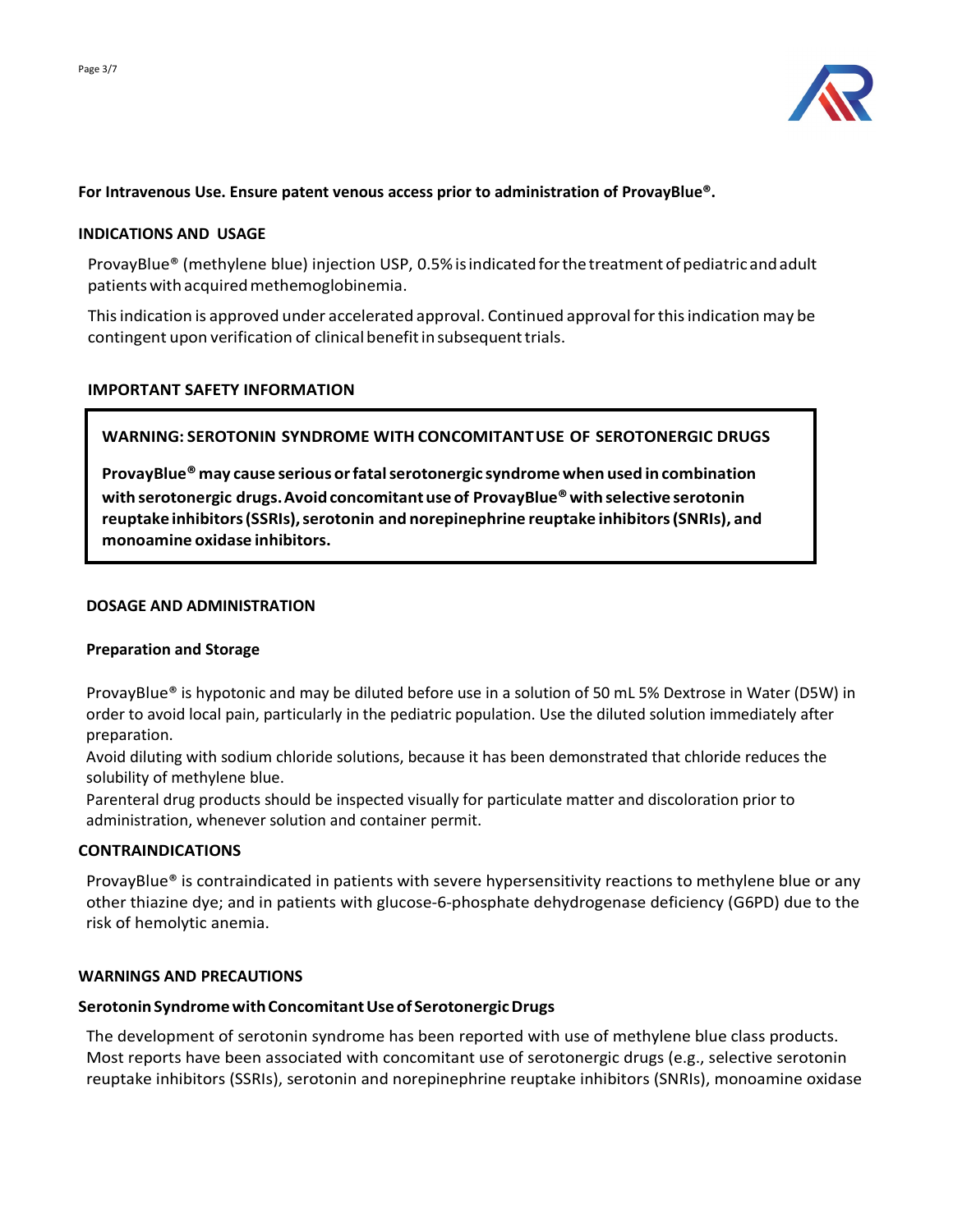

inhibitors). Some of the reported cases were fatal. Patients treated with ProvayBlue® should be monitored for the emergence of serotonin syndrome. If symptoms of serotonin syndrome occur, discontinue use of ProvayBlue®, and initiate supportive treatment. Inform patients of the increased risk of serotonin syndrome and advise them to not to take serotonergic drugs within 72 hours after the last dose of ProvayBlue®.

### **Hypersensitivity**

Anaphylactic reactions to methylene blue class products have been reported. If anaphylaxis or other severe hypersensitivity reactions (e.g., angioedema, urticaria, bronchospasm) should occur, discontinue use of ProvayBlue® and initiate supportive treatment. ProvayBlue® is contraindicated in patientswho have experienced anaphylaxis or other severe hypersensitivity reactions to a methylene blue class product in the past.

### **LackofEffectiveness**

Methemoglobinemia due to aryl amines or sulfa drugs may not resolve or may rebound after response to treatment with ProvayBlue®.

If methemoglobinemia does not respond to 2 doses of ProvayBlue® or if methemoglobinemia rebounds after a response consider additional treatment options.

Patients with G6PD deficiency may not reduce ProvayBlue® to its active form. ProvayBlue® may not be effective in patients with G6PD deficiency.

#### **Hemolytic Anemia**

Hemolysis can occur during treatment of methemoglobinemia with ProvayBlue®. The onset of anemia may be delayed one or more days aftertreatment with ProvayBlue®. The anemia may require red blood cell transfusions. Use the lowest effective number of doses of ProvayBlue® to treat methemoglobinemia. Discontinue ProvayBlue® and consider alternative treatments of methemoglobinemia if severe hemolysis occurs.

Treatment of patients with G6PD deficiency with ProvayBlue® may result in severe hemolysis and severe anemia. ProvayBlue® is contraindicated for use in patients with G6PD deficiency.

#### **Interference with In Vivo Monitoring Devices**

The presence of methylene blue in the blood may result in an underestimation of the oxygen saturation reading by pulse oximetry. If a measure of oxygen saturation is required during or shortly after infusion with ProvayBlue®, it is advisable to obtain an arterial blood sample for testing by an alternative method.

A fall in the Bispectral Index (BIS) has been reported following administration of methylene blue class products. If ProvayBlue® is administered during surgery, alternative methods for assessing the depth of anesthesia should be employed.

#### **Effects on Ability to Drive and Operate Machinery**

Treatment with ProvayBlue® may cause confusion, dizziness and disturbances in vision. Advise patients to refrain from driving or engaging in hazardous occupations or activities such as operating heavy or potentially dangerous machinery until such adverse reactions to ProvayBlue® have resolved.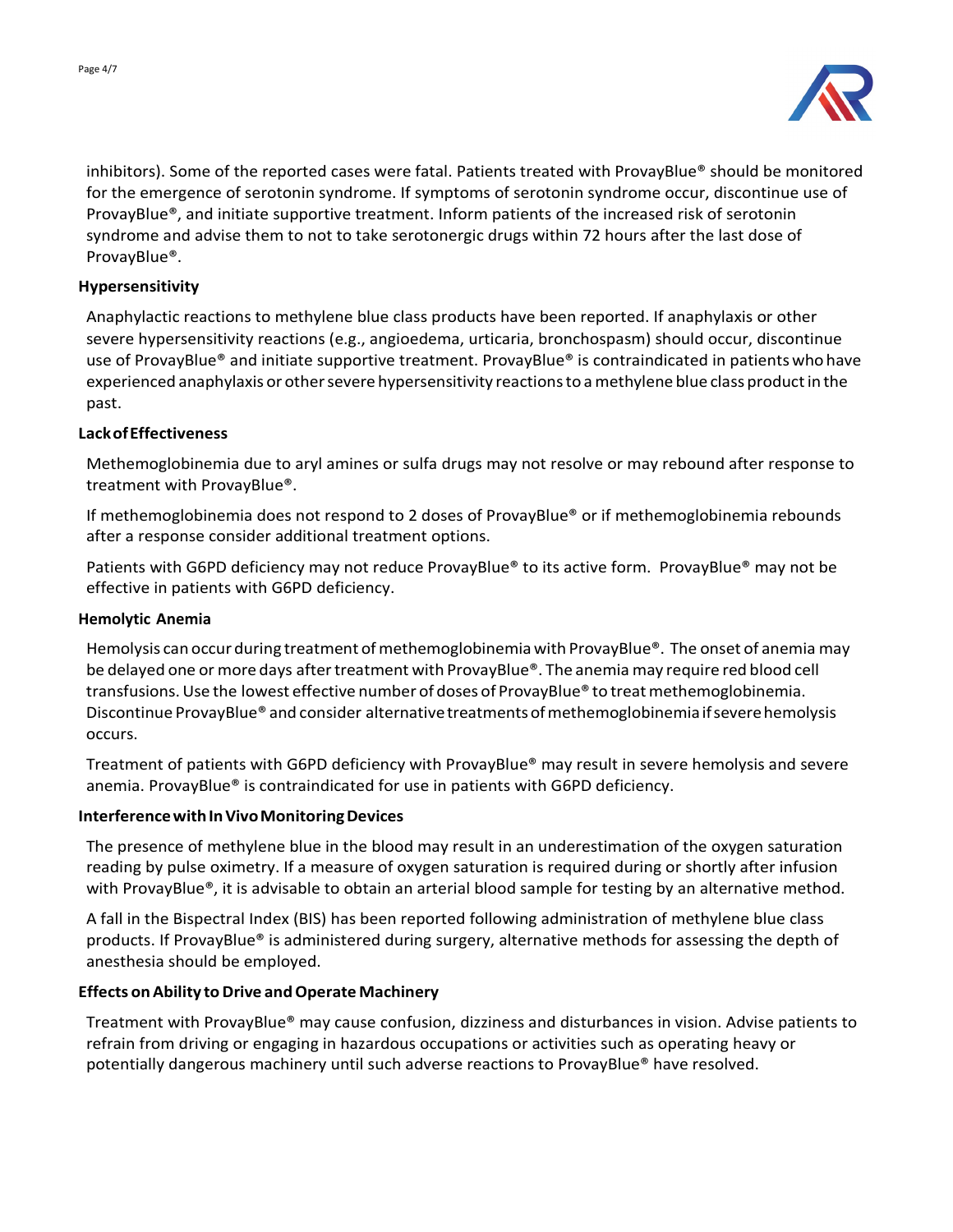

### **Interference with Laboratory Tests**

ProvayBlue® is a blue dye which passes freely into the urine and may interfere with the interpretation of any urine test which relies on a blue indicator, such as the dipstick test for leucocyte esterase.

### **ADVERSE REACTIONS**

The safety of ProvayBlue® was determined in 82 healthy adults 19-55 years of age, with a median age of 36 years. Each individual in the safety population received a single dose of ProvayBlue® 2 mg/kg intravenously.

The most commonly reported adverse reactions (>10%) are pain in extremity, chromaturia, dysgeusia, feeling hot, dizziness, hyperhidrosis, nausea, skin discoloration and headache. There was one serious adverse reaction reported (syncope due to sinus pauses of 3-14 seconds).

Other adverse reactions reported to occur following administration of methylene blue class products include the following: hemolytic anemia, hemolysis, hyperbilirubinemia, methemoglobinemia; palpitations, tachycardia; eye pruritus, ocular hyperemia, vision blurred; abdominal pain lower, dry mouth, flatulence, glossodynia, tongue eruption; death, infusion site extravasation, infusion site induration, infusion site pruritus, infusion site swelling, infusion site urticaria, peripheral swelling, thirst; elevated liver enzymes; myalgia; dysuria; nasal congestion, oropharyngeal pain, rhinorrhea, sneezing; necrotic ulcer, papule, phototoxicity; and hypertension.

| <b>Adverse Reaction</b> |    | <b>Any Grade TEAE</b><br>$(n=82)$ |                | Moderate-<br><b>Severe TEAE</b><br>$(n=82)$ |  |
|-------------------------|----|-----------------------------------|----------------|---------------------------------------------|--|
|                         |    |                                   |                |                                             |  |
| Pain in extremity       | 69 | 84%                               | 46             | 56%                                         |  |
|                         |    |                                   |                |                                             |  |
| Chromaturia             | 61 | 74%                               | 0              |                                             |  |
| Dysgeusia               | 16 | 20%                               | $\mathbf{1}$   | 1%                                          |  |
| Feeling hot             | 14 | 17%                               | 5              | 6%                                          |  |
| <b>Dizziness</b>        | 13 | 16%                               | 4              | 5%                                          |  |
| Hyperhidrosis           | 11 | 13%                               | $\overline{2}$ | 2%                                          |  |
| Nausea                  | 11 | 13%                               | $\overline{2}$ | 2%                                          |  |
| Skin discoloration      | 11 | 13%                               | 0              |                                             |  |
| Headache                | 8  | 10%                               | 6              | 7%                                          |  |
| Musculoskeletal pain    | 7  | 9%                                | 0              |                                             |  |
| Paresthesia oral        | 7  | 9%                                | 0              |                                             |  |
| Paresthesia             | 7  | 9%                                | 0              |                                             |  |
| Infusion site pain      | 5  | 6%                                | 1              | 1%                                          |  |
| Feeling cold            | 5  | 6%                                | 0              |                                             |  |
| Pallor                  | 4  | 5%                                | 0              |                                             |  |
| Dermatitis contact      | 4  | 5%                                | 0              |                                             |  |
| Syncope                 | 3  | 4%                                | 3              | 4%                                          |  |
| Influenza like illness  | 3  | 4%                                | $\mathbf{1}$   | 1%                                          |  |
| Pruritus                | 3  | 4%                                | 1              | 1%                                          |  |

## **Table 1. Adverse Reactions Following Infusion of ProvayBlue® 2 mg/kg**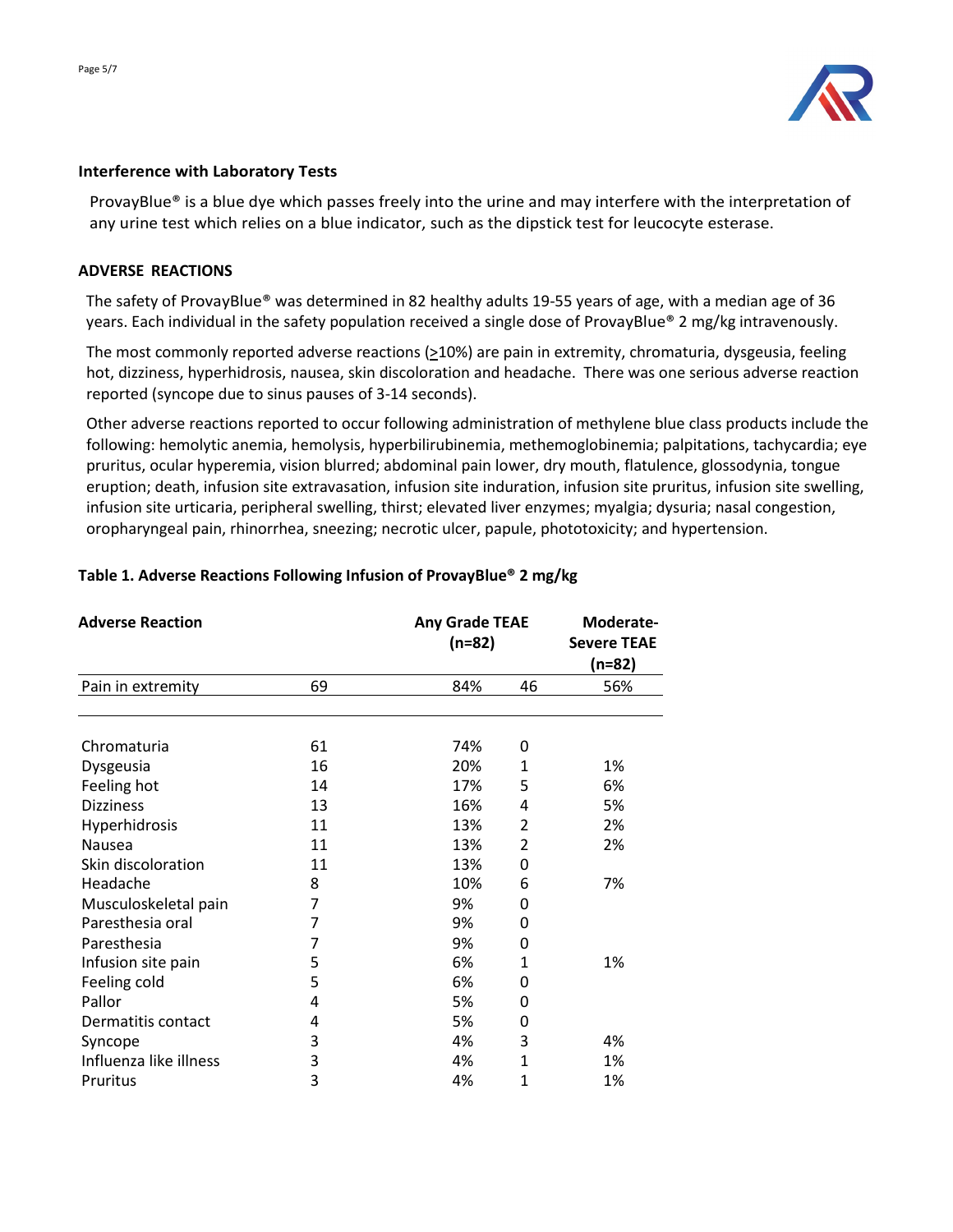

| Anxiety                  | 3              | 4% | 0 |    |
|--------------------------|----------------|----|---|----|
| Decreased appetite       | 3              | 4% | 0 |    |
| Chest discomfort         | 3              | 4% | 0 |    |
| Back pain                | 2              | 2% | 2 | 2% |
| Cold sweat               | 2              | 2% | 1 | 1% |
| Dizziness postural       | 2              | 2% | 1 | 1% |
| Muscle spasms            | 2              | 2% | 1 | 1% |
| Presyncope               | 2              | 2% | 1 | 1% |
| Vomiting                 | 2              | 2% | 1 | 1% |
| Arthralgia               | 2              | 2% | 1 | 1% |
| Chills                   | 2              | 2% | 0 |    |
| Diarrhea                 | 2              | 2% | 0 |    |
| Discomfort               | 2              | 2% | 0 |    |
| Dyspnea                  | 2              | 2% | 0 |    |
| Erythema                 | 2              | 2% | 0 |    |
| Hypoesthesia oral        | 2              | 2% | 0 |    |
| Infusion site discomfort | $\overline{2}$ | 2% | 0 |    |
| Limb discomfort          | 2              | 2% | 0 |    |
| Oral discomfort          | 2              | 2% | 0 |    |
| Catheter site pain       | 2              | 2% | 0 |    |
| Ecchymosis               | 2              | 2% | 0 |    |

#### **DRUG INTERACTIONS**

Avoid concomitant use of ProvayBlue® with medicinal products that enhance serotonergic transmission including SSRIs, MAO inhibitors, bupropion, buspirone, clomipramine, mirtazapine and venlafaxine; because of the potential for serious CNS reactions, including potentially fatal serotonin syndrome. If the intravenous use of ProvayBlue® cannot be avoided in patients treated with serotonergic medicinal products, choose the lowest possible dose and observe closely the patient for CNS effects for up to 4 hours after administration.

Methylene blue inhibits a range of CYP isozymes in vitro, including 1A2, 2B6, 2C8, 2C9, 2C19, 2D6 and 3A4/5.

## **USE IN SPECIFIC POPULATIONS**

#### **Pregnancy and Lactation**

ProvayBlue® may cause fetal harm when administered to a pregnant woman. Intra-amniotic injection of pregnant women with a methylene blue class product during the second trimester was associated with neonatal intestinal atresia and fetal death. Advise pregnant women of the potential risk to the fetus.

There is no information regarding the presence of methylene blue in human milk. Because of the potential for serious adverse reactions, including genotoxicity discontinue breast-feeding during and for up to 8 days after treatment with ProvayBlue®.